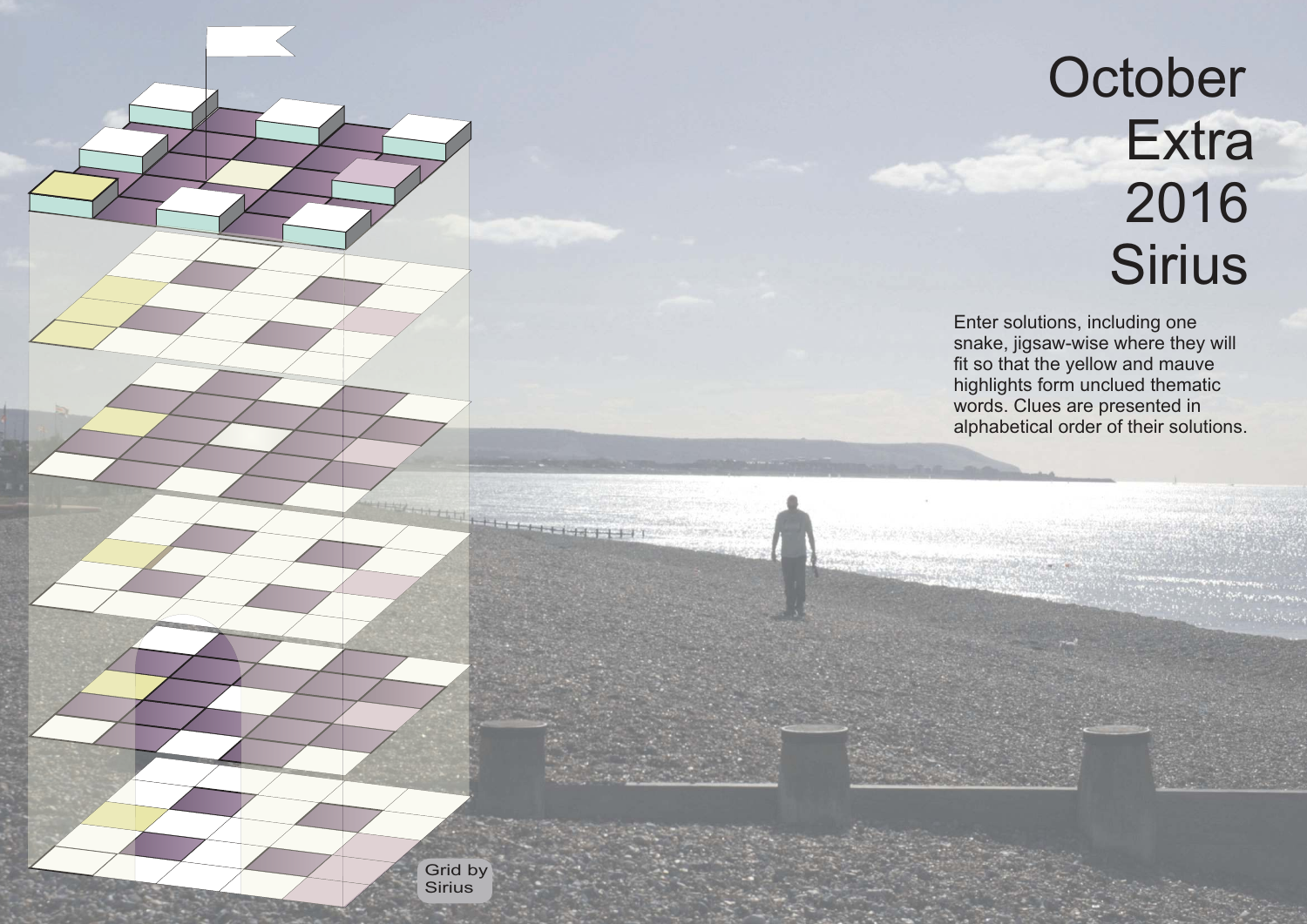| <b>MON</b>                                                 | <b>TUES</b>                                                      | <b>WED</b>                                                       | <b>THURS</b>                                           | <b>FRI</b>                                                                              | <b>SAT</b>                                                 | <b>SUN</b>                                                                      |  |
|------------------------------------------------------------|------------------------------------------------------------------|------------------------------------------------------------------|--------------------------------------------------------|-----------------------------------------------------------------------------------------|------------------------------------------------------------|---------------------------------------------------------------------------------|--|
|                                                            |                                                                  |                                                                  |                                                        |                                                                                         |                                                            | $\overline{2}$                                                                  |  |
|                                                            |                                                                  |                                                                  |                                                        |                                                                                         |                                                            |                                                                                 |  |
|                                                            |                                                                  |                                                                  |                                                        |                                                                                         | Learnt playing horn (6)                                    | Eg Jack or Jill bowed<br>and quivered (6)                                       |  |
| 3                                                          | 4                                                                | 5                                                                | 6                                                      | $\overline{\mathbf{z}}$                                                                 | 8                                                          | 9                                                                               |  |
| A pointer - an argument<br>should accept what's            |                                                                  |                                                                  |                                                        |                                                                                         | Remains of Ted Hughes                                      |                                                                                 |  |
| right or war breaks out<br>(5)                             | One bloomin' ridiculous<br>stare $(5)$                           | Setter in bed with<br>portent of doom (5)                        | Fine comical fop? (5)                                  | Domain of the French<br>church? Yes! (5)                                                | found here in protective<br>gear, visor missing (5)        | Departing setter held in<br>honour (5)                                          |  |
| 10                                                         | 11                                                               | 12                                                               | 13                                                     | 14                                                                                      | 15                                                         | 16                                                                              |  |
| William's blue - horse<br>starts shivering fit (5)         | Hold in gas? On the<br>contrary as exemplified<br>by Steptoe (6) | Husband working to<br>perform in historic<br>Japanese island (5) | Jumpy piece calls out<br>when moon appears (6)         | Chap sounded out daily<br>(4)                                                           | Poetically neither bloke,<br>$\dots (6)$                   | are obliged to get<br>Schwarzkopf or Wisdom   tough from start to finish<br>(5) |  |
| 17                                                         | 18                                                               | 19                                                               | 20                                                     | 21                                                                                      | 22                                                         | 23                                                                              |  |
| A little cry of pain heard<br>from small wise bird?<br>(5) | Animal Farm penned by<br>veteran Chekhov? (5)                    | Rubbed out. English<br>lost, completely<br>flattened (5)         | Assessed experimental<br>animal journalist (5)         | French chap sprinkled<br>in outbuilding offering<br>protection from view<br>perhaps (6) | Penniless, pie-eyed fair-<br>goer with the X-Factor<br>(5) | Police spokesperson's<br>finding Dock Green a<br>treat? $(6)$                   |  |
| 24                                                         | 25                                                               | 26                                                               | 27                                                     | 28                                                                                      | 29                                                         | 30                                                                              |  |
| Paper in a twitch<br>describing Hamlet<br> perhaps (6)     | Conway showing<br>humour after touching<br>little tenor (6)      | Victor cracking tricky<br>sum after resolve (7)                  | Old angry worthy<br>disturbed getting end<br> away (5) |                                                                                         |                                                            |                                                                                 |  |
| 31                                                         |                                                                  |                                                                  |                                                        |                                                                                         |                                                            |                                                                                 |  |
|                                                            |                                                                  |                                                                  |                                                        |                                                                                         |                                                            |                                                                                 |  |
|                                                            |                                                                  |                                                                  |                                                        |                                                                                         |                                                            | Oct 2016                                                                        |  |